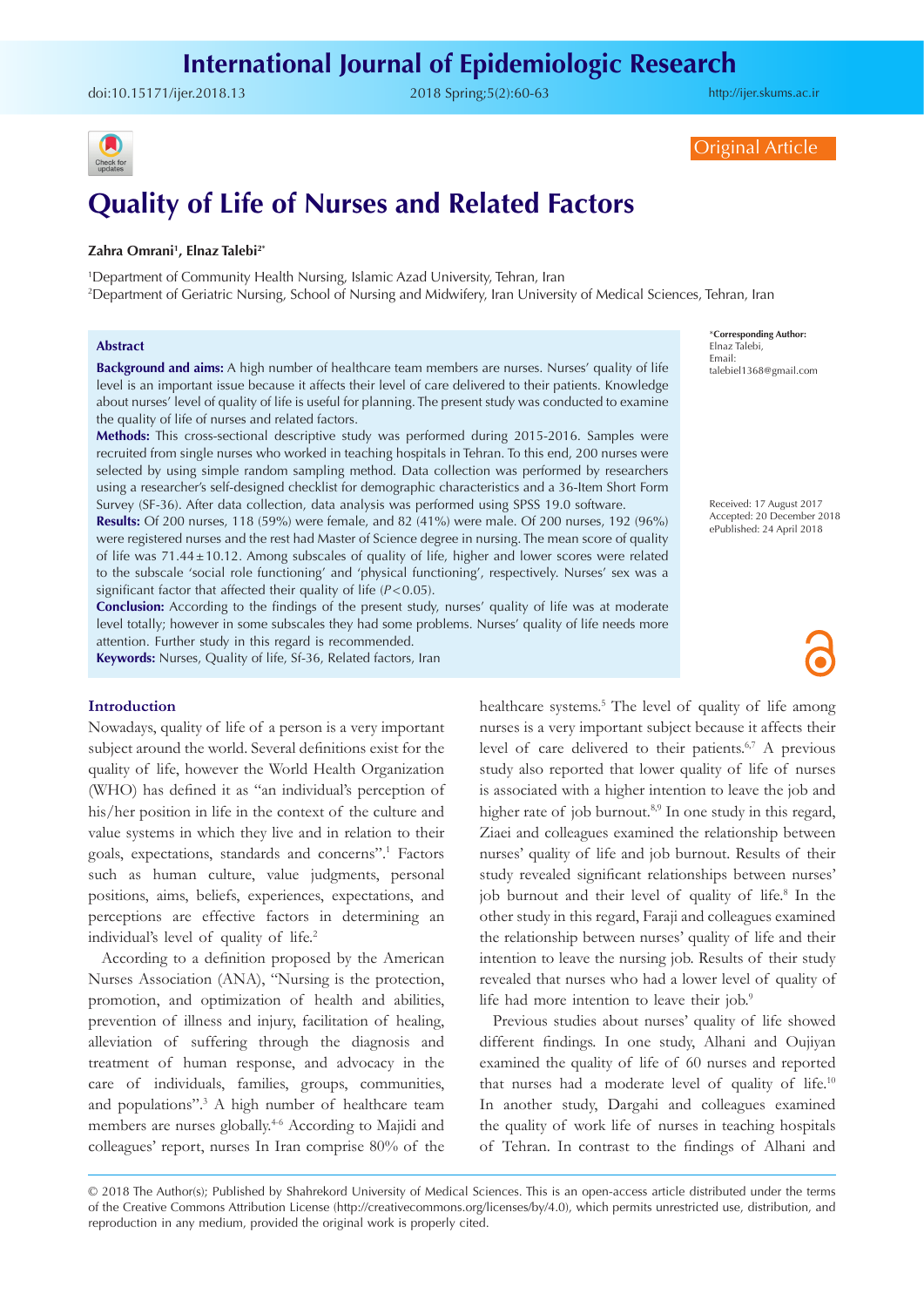Oujiyan, results of Dargahi and colleagues revealed that nurses had not a desirable level of quality of life and were unsatisfied.<sup>11</sup> Concerning nurses' quality of life and different findings in previous studies in this regard, present study was conducted to examine the level of quality of life among nurses and its related factors.

#### **Methods**

This cross-sectional study was conducted during 2015-2016. Samples were recruited from single nurses who worked in teaching hospitals affiliated to Tehran University of Medical Sciences. Using sample size formula, sample size was determined to include 200 nurses. The simple random sampling method was used to recruit the nurses. Based on the number of nursing staff in each hospital, the required samples were randomly selected from the list of nurses working at each hospital. Before collecting any data, ethical approval was obtained from Tehran Azad University Research Center and heads of all the hospitals. Before the study, nurses also received oral information about the method and aims of the present study. They were also assured that all collected information would remain anonymous.

Data were collected by a self-designed checklist for nurses demographic characteristics (including age, sex, years of experience, level of education, hospital wards, economic situation) and a 36-Item Short Form Health Survey (SF-36). The SF- 36 is a standard questionnaire that assesses the quality of life in 8 domains including vitality, physical functioning, bodily pain, general health perceptions, physical role functioning, emotional role functioning, social role functioning, and mental health. The Iranian version of SF-36 has been used in several studies previously and its reliability and validity have been determined to be at good level.<sup>12</sup>

For data collection, researchers referred to hospital wards during morning and evening shifts and invited selected nurses to participate in the study. Nurses who accepted to participate in the study, were requested to complete and return the questionnaires within 2 hours. During this time, researchers remained in the wards.

Data analysis was performed in SPSS 19.0. To this end, we used descriptive tests (frequency, mean and SD) and analytical tests including Pearson correlation coefficient, independent samples t Test and one-way ANOVA. Data were considered significant when *P* value was obtained less than 0.05.

#### **Results**

Of 200 nurses who participated in our study, 118 (59%) were female and the rest were male. Concerning the nurses' age, most nurses were in the age range of 23 to 30 years old (46%). Of 200 nurses, 192 (96%) were registered nurse and the rest had Master of Science degree in nursing. Totally, 35.5%, 34.5%, 16.5% and 13.5% of nurses in our study had the years of experience from 1- 5, 5-10, 10-15 and more than 15 years, respectively. Most nurses (near 70%) had moderate level of economic status. The mean score of quality of life was  $71.44\pm10.12$ . Among subscales, higher and lower scores were related to the subscale 'social role functioning' and 'physical functioning', respectively. The mean score of physical functioning, social functioning, physical role functioning, emotional role functioning, general health perceptions, bodily pain, vitality, and mental health were  $46.5 \pm 8.12$ , 86.4±14.51, 81.4±12.82, 74.3±10.65, 65.2±12.24,  $75.1 \pm 11.10$ ,  $72.5 \pm 10.43$ , and  $69.8 \pm 9.13$ , respectively. Among the demographic characteristics assessed in our study, only sex was the significant factor that affected nurses' quality of life (male nurses had higher level of quality of life)  $/P = 0.01$ .

## **Discussion**

Nurses' quality of life is a very important issue. Knowledge about nurses' quality of life and its related factors is imperative for any planning to improve their quality of life. Although several studies have been conducted in this regard, in recent years, several changes have been experienced in all aspects of nurses' work status that may have affected their quality of life; for example, health system revolution programs that have been developed and conducted in Iranian hospitals by Ministry of Health and Medical Education in recent years or changes in nurses' salaries. All these changes can affect nurses' quality of life. According to the findings of the present study, nurses' quality of life was at moderate level totally, however, in some subscales they had some problems. Results of our study also revealed that sex was an effective factor in nurses' quality of life.

Some previous studies in Iranian context showed findings similar to ours and some of them reported different findings. It is imperative that in time of using research findings, users consider that there are several questionnaires for assessment of nurses' quality of life. Difference in the used questionnaire could be a reason for difference in the findings of several studies. Therefore, in this section we compared our study with other studies that had used SF-36 questionnaire for assessment of quality of life of nurses. In this regard, we found 4 studies whose results showed findings similar to the findings of the present study. In one study in 2016, Farrokhian and colleagues examined quality of life of 212 nurses who worked in 9 different wards in Kashan hospitals. Similar to the findings of our study, the study results of Farrokhian and colleagues showed that nurses had moderate level of quality of life. They also reported that 3 factors including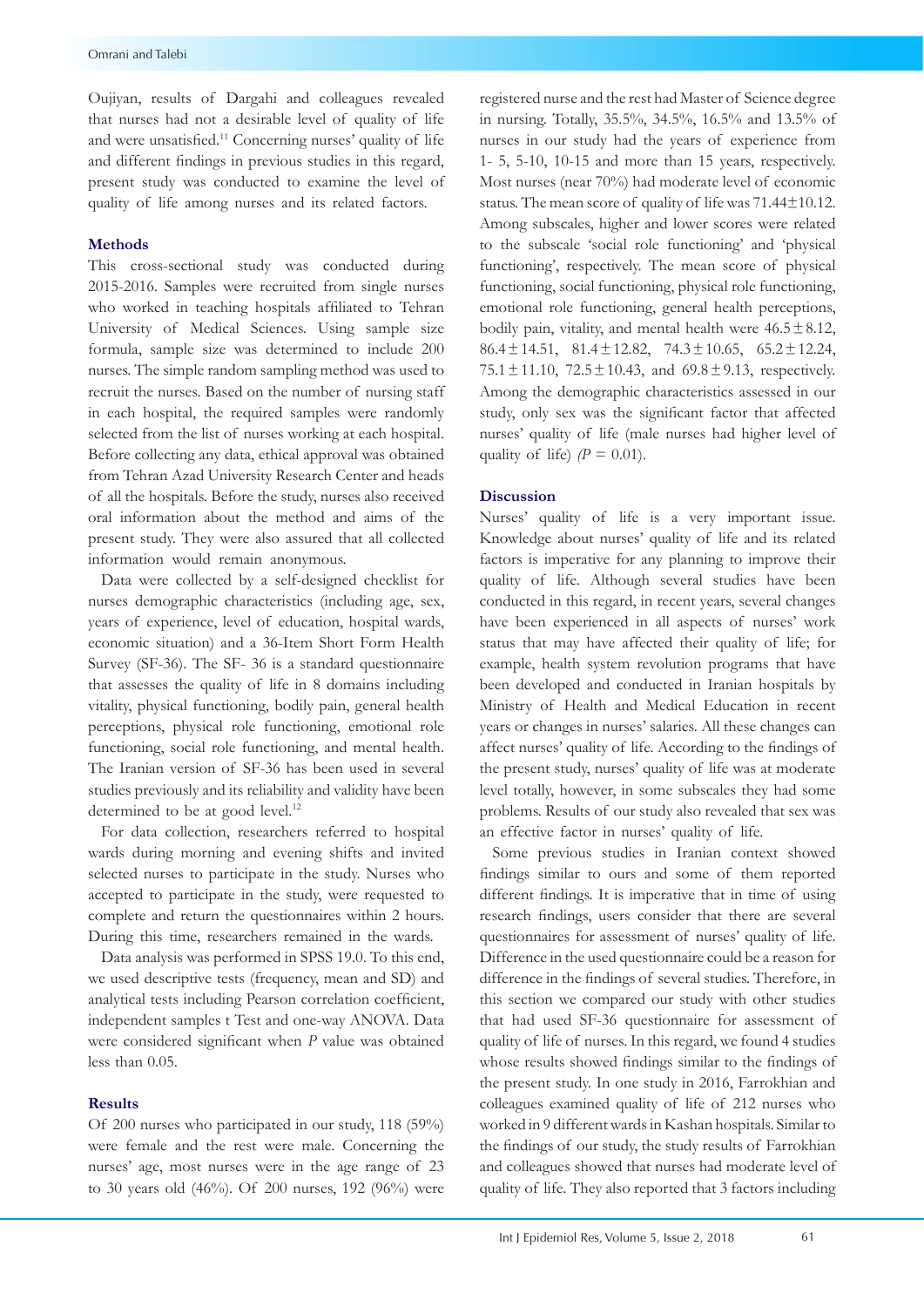position, work shift, and workplace affected their level of quality of life.13 In another study in 2015, Saberipour and colleagues surveyed the quality of life among 90 nurses in a hospital in Shushtar. Results of the study of Saberipour and colleagues showed findings similar to the results of our study.14 In one study in 2015, Ansari and Abbasi examined quality of life of 300 nurses who were affiliated to the hospitals of Zahedan University of Medical Sciences. Their results revealed that nurses had not a good level of quality of life.15 Results of an older study also showed similar findings. In one study in 2005, Estagi and colleagues examined nurses' quality of life with using SF-36 questionnaire. Similar to the findings of the present study, Estagi and colleagues reported that nurses in Sabzevar hospital had moderate level of quality of life.16 Nurses during work shifts experienced several stressful events.17 Events such as workload, hard work, physical injuries related to job, physical and mental fatigue, poor sleep, unorganized working shift schedules, demands higher than their ability and low social support were sources of stress for nurses.18,19,20 These stressful events were effective in nurses' quality of life and usually decreased it. Nurse managers should be aware of this and plan for prevention and management. For achieving this aim, they can use several effective interventions such as stress reduction intervention, physical health educational program and positive thinking training program, in addition to improvement of nurses' working environment.21-24

## **Conclusion**

Nurses' quality of life affects their level of care delivered to their patients. In this regard, we examined quality of life of 200 single nurses. Nurses in our study reported moderate level of quality of life. Although this level is acceptable, nurse managers should pay more attention to this important subject. Further similar studies in this regard are recommended. In addition, interventional studies for improving nurses' quality of life are needed.

# **Limitations**

Using self-reports for assessment of quality of life was a limitation of our study.

#### **Ethical Approval**

The ID code of the thesis, defended on 5 September, 2015 at Islamic Azad University, Tehran Medical Branch, from which this article was obtained is 13610403931009.

## **Conflict of Interest Disclosures**

None.

#### **Acknowledgment**

We would like to thank the nurses for their cooperation.

#### **References**

- 1. WHO Quality of Life Assessment Group. What quality of life? / The WHOQOL Group. World Health Forum. 1996;17(4):354- 6.
- 2. Serinkan C, Kaymakçi K. Defining the Quality of Life Levels of the Nurses: A Study in Pamukkale University. Procedia Soc Behav Sci. 2013;89:580-4. doi: 10.1016/j. sbspro.2013.08.898.
- 3. American Nurses Association website. [www.nursingworld.](http://www.nursingworld.org) [org](http://www.nursingworld.org). 2016.
- 4. Perry L, Lamont S, Brunero S, Gallagher R, Duffield C. The mental health of nurses in acute teaching hospital settings: a cross-sectional survey. BMC Nurs. 2015;14:15. doi: 10.1186/ s12912-015-0068-8.
- 5. Majidi SA, Masoudi I, Moghadamnia MT, Sharifi M, Barzegar M. The relationship between work shifts and nurses physical, psychologicaland social health indicators. Int J Hosp Res. 2014;3(4):193-98.
- 6. Moradi T, Maghaminejad F, Azizi-Fini I. Quality of working life of nurses and its related factors. Nurs Midwifery Stud. 2014;3(2):e19450.
- 7. Cruz JP. Quality of life and its influence on clinical competence among nurses: a self-reported study. J Clin Nurs. 2017;26(3- 4):388-99. doi: 10.1111/jocn.13402.
- 8. Faraji O, Salehnejad G, Gahramani S, Valiee S. The relation between nurses' quality of work life with intention to leave their job. Nurs Pract Today. 2017;4(2):103-11.
- 9. Ziaei M , Hosseini SY, Shariati H, Khoshboo E. Association between Occupational Burnout and Quality of Life among Healthcare workers. J Saf Promot Inj Prev. 2015;3(3):185-90.
- 10. Alhani F, Oujiyan P. Work-family conflict in nurses and its accompaniment with their quality of life. J Educ Ethics Nurs. 2013;2(1):21-5.
- 11. Dargahi H, Gharib M, Goodarzi M. Quality of Work Life in Nursing Employees of Tehran University of Medical Sciences Hospitals. Hayat. 2007;13(2):13-21.
- 12. Montazeri A, Goshtasebi A, Vahdaninia M, Gandek B. The Short Form Health Survey (SF-36): translation and validation study of the Iranian version. Qual Life Res. 2005;14(3):875-82.
- 13. Farrokhian AR, Motaghi M, Sharif MR. Quality of Life in Nurses; Case Study of Shahid Beheshti Hospital of Kashan City, Iran. Int Arch Health Sci. 2016;3(3):93-9. doi: 10.18869/ iahs.3.3.93.
- 14. Saberipour B, Mohammadzadeh H, Hemmatipour A, Zamani M, Salehi kamboo M. Quality of life and its related factors in nurses of Al Hadi hospital of Shushtar city in 2015. Mendish. 2015;6(3-4):49-58.
- 15. Ansari H, Abbasi M. Health related Quality of Life among Nurses in Zahedan University of Medical Sciences Hospitals. J Hosp. 2015;14(3):47-55.
- 16. Estaji Z, Yazdi Moghadam H, Heydari A. Study of the quality of life of nurses in Sabzevar hospitals in 2005-2006. J Sabzevar Univ Med Sci. 2009;16(1):50-6.
- 17. Gholami A, Farsi M, Hashemi Z, Lotfabadi P. Quality of Life in Nurses Working in Neyshabur Hospitals. Thrita J Med Sci. 2013;2(1):94-100. doi: 10.5812/thrita.7384.
- 18. Aalaa M, Sanjari M, Tootee A, Mirzabeigi G, Salemi S. Assessment of quality of life of Iranian nurses. Nurs Rep. 2012;2(1):57-62. doi: 10.4081/nursrep.2012.e10.
- 19. Rezakhani Moghaddam H, Mozaffari N, Mohammadi MA, Habibi A, Dadkhah B, Savadpour MT. Compare the Quality of Life of Nurses and Administrative Staff in Ardabil University of Medical Sciences. J Health Care. 2013;15(3):26-18.
- 20. Valizadeh L, Farnam A, Zamanzadeh V, Bafandehzendeh M. Sources of stress for nurses in neonatal intensive care units of East azerbaijan province, iran. J Caring Sci. 2012;1(4):245-54. doi: 10.5681/jcs.2012.034.
- 21. Nowrouzi B, Lightfoot N, Lariviere M, Carter L, Rukholm E,